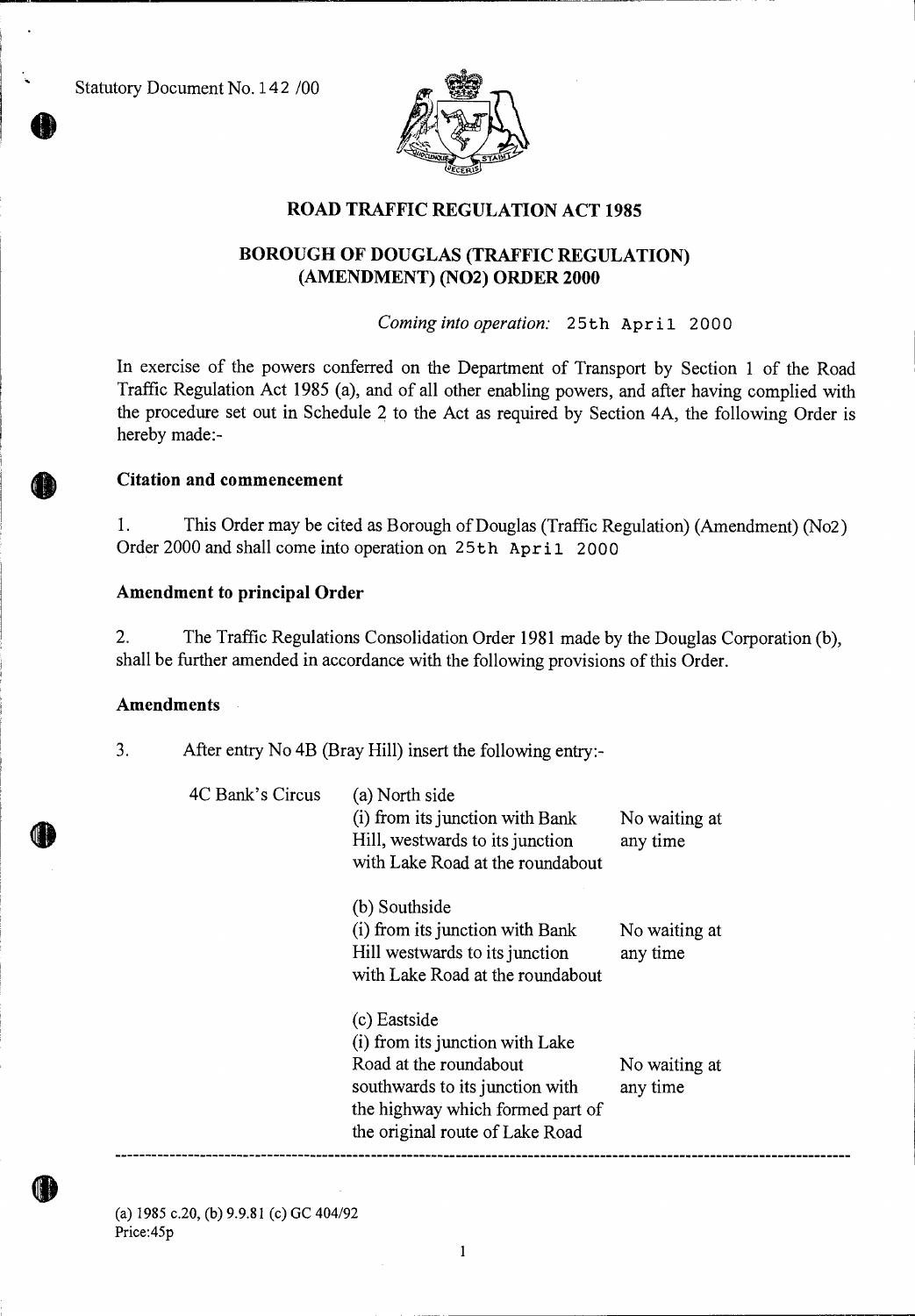4. Delete entry No 4(b) (Bank Hill) and insert the following entry:- (b) Eastside (i) from its junction with Lord No waiting at Street southwards to its junction any time with North Quay

## 5. Delete entry No 23 (Lake Road) and insert the following entry:-

23 Lake Road (a) North/West sides (i) from its junction with and including the roundabout at Bank's Circus southwards and then westwards to its junction with the entrance to the car park for the Tesco store (b) South/East sides (i) from its junction with and including the roundabout at Bank's Circus southwards and then westwards to its junction with the entrance to the car park for the Tesco store and including both, the stretch of highway which formed part of the original route of Lake Road, and the hammerhead designated as a setting down point No waiting at any time No waiting at any time

### **Revocation**

6. The public documents mentioned in the Schedule are revoked to the extent specified in the third column of that Schedule.

| Article 6        | <b>SCHEDULE</b>                                                                                    |                                               |
|------------------|----------------------------------------------------------------------------------------------------|-----------------------------------------------|
| GCN <sub>0</sub> | <b>Title</b>                                                                                       | <b>Extent of Revocation</b>                   |
| 404/92           | Bank Hill (Douglas)<br>(Restriction of Waiting) Order<br>1992                                      | In the Schedule paragraph (a)                 |
| 406/92           | Borough of Douglas (Various<br>Roads) (Restriction of<br>Waiting) (No 2) (Amendment)<br>Order 1992 | In the Second Schedule<br>paragraph 15 and 16 |